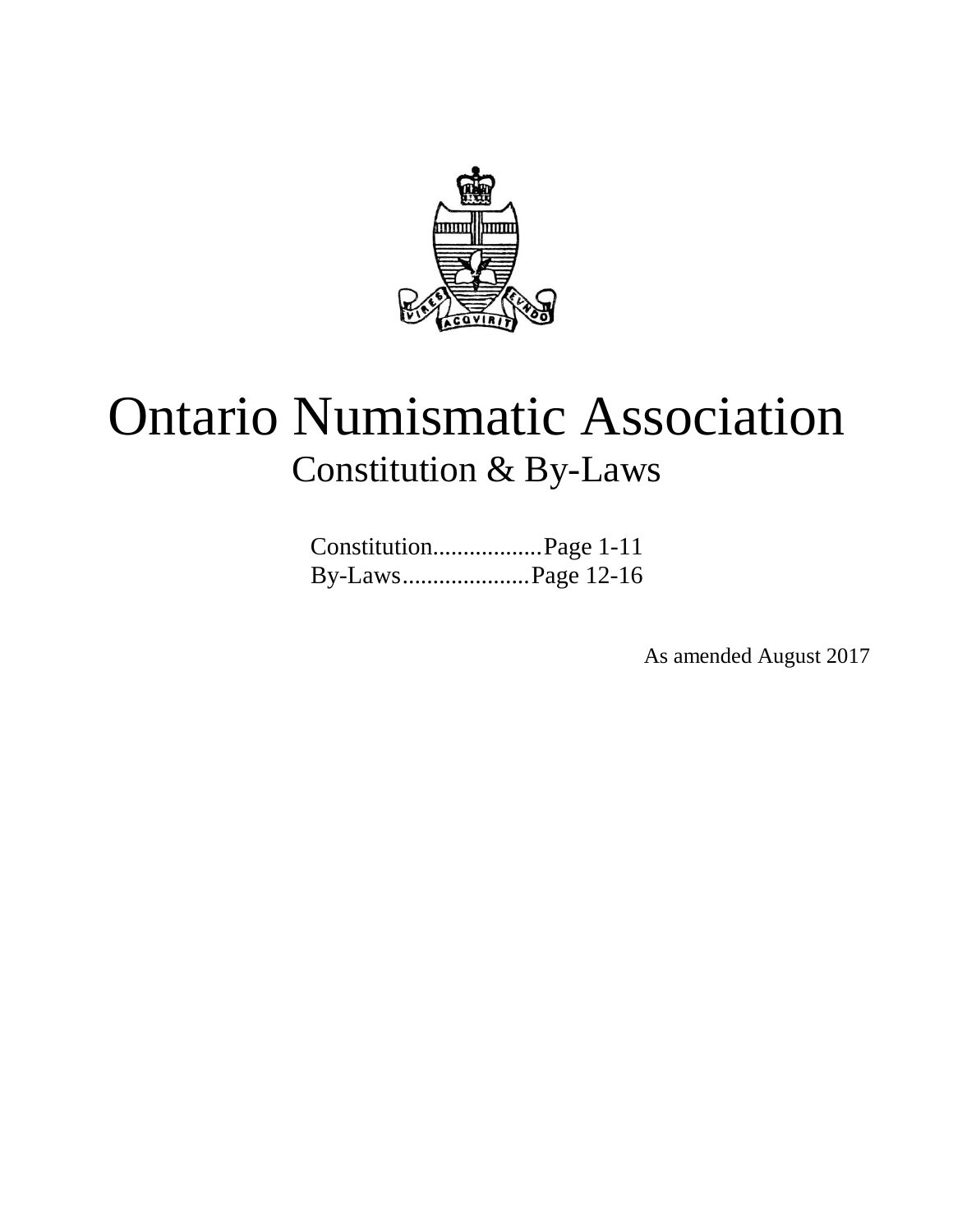## **CONSTITUTION**

### **ARTICLE 1 - NAME**

#### *Section 1*

The name of the association shall be "The Ontario Numismatic Association," herein after referred to as the "Association."

#### *Section 2*

- (a) The official crest of the Association shall be described as follows in heraldic terms:
- Fess points Shield. Shield description: On the Dexter, Middle, Sinister, and Honour Point the Cross of Saint George. Cross heraldic coloured red (vertical lines). Fess Point, Nombrill Point, and Middle Base, the Trillium Flower, (Province of Ontario flower). Shield surmounted by the Edward crown. Wreath: Three-quarter wreath in field, dominating the Dexter, Middle, and Sinister Base. Inscription reads: Ontario Numismatic Association. Date: The date appears in the open field in the Fess Dexter and Fess Sinister split by Shield.
- (b) A copy of the crest as approved shall be included in the by-laws of the Association.
- (c) The motto of the Association shall be "*Vires Acquirit Eundo*" and shall be taken to mean, "*As it grows it gathers strength*."

#### **ARTICLE 2 - OBJECTS**

#### *Section 1*

The objects of the Association shall be:

- (a) To advance the study of numismatics along educational, historical, scientific and esthetic lines in all its various branches.
- (b) To encourage popular interest in the study of numismatics and especially to bring those interested in numismatics into closer relationship by the interchange of ideas and discussions of mutual interest.
- (c) To gather and disseminate accurate information bearing upon numismatic subjects.
- (d) To encourage cooperation between all persons and organizations interested in the production, circulation and use, collection, preservation, classification, exhibition, and sale of coins, tokens, medals, and paper money.

#### **ARTICLE 3 - MEMBERS - ELIGIBILITY AND PRIVILEGES**

#### *Section 1*

The membership of the Association shall consist of honorary members, regular members, spousal members, junior members, corporate members, life members and affiliate members.

#### *Section 2*

Honorary members shall be those persons who, for outstanding services to the Association or the science of numismatics, or of distinguished reputation or learning have been nominated in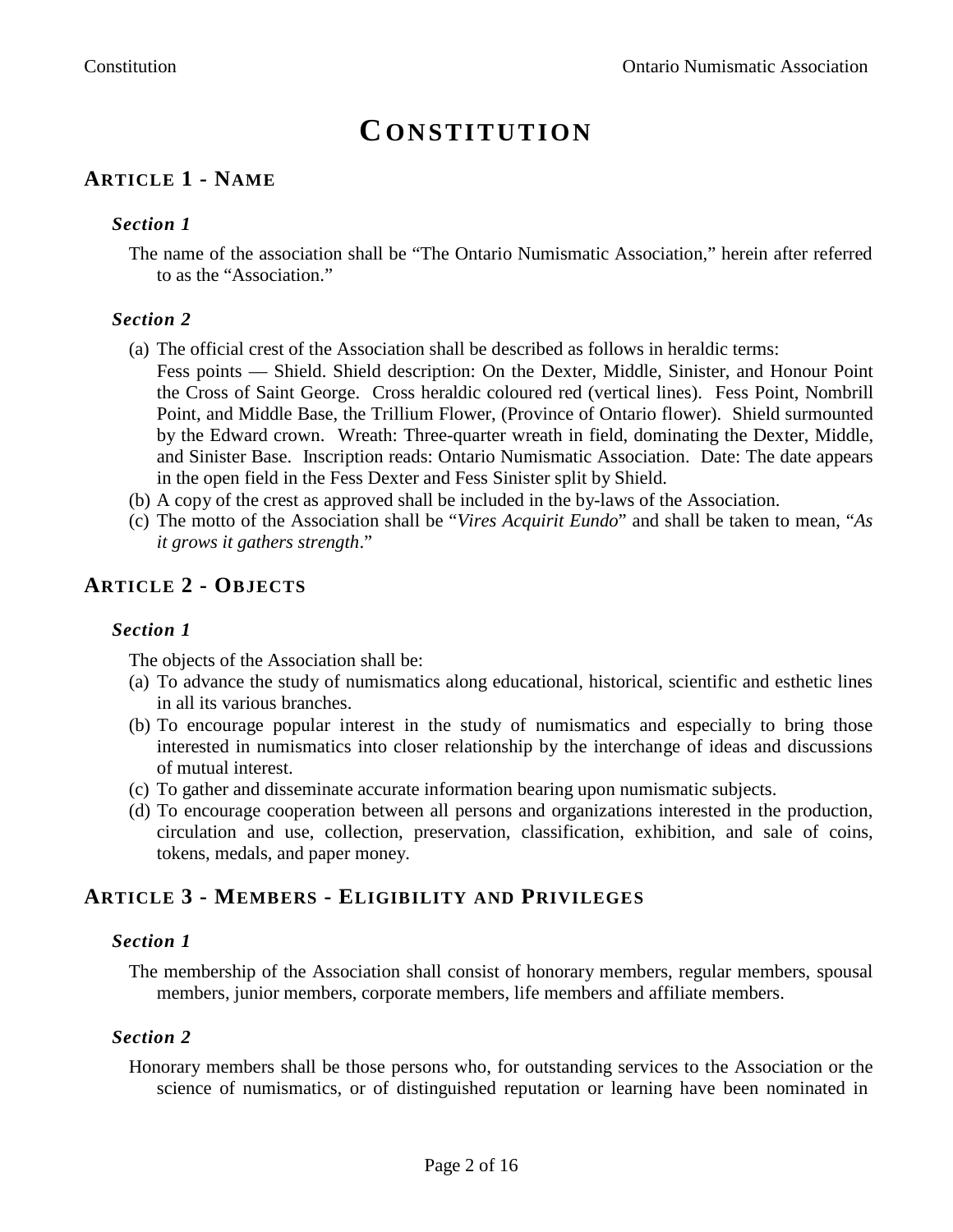writing by at least three members of the Association, recommended by the Executive Committee and approved by a majority vote at a general meeting. Honorary members enjoy their status for the duration of the calendar year in which it was conferred. This status may be renewed on an annual basis at the discretion of the execuive committee.

#### *Section 3*

Any person of good reputation, 18 years of age or over, shall be eligible to apply for regular membership.

#### *Section 4*

Any person in a spousal relationship with a regular, life or honorary member and otherwise independently eligible for regular membership shall be eligible to apply for spousal membership.

#### *Section 5*

Any person of good reputation under the age of 18 years shall be eligible to apply for junior membership provided the application for membership is signed by the parent or guardian agreeing to be responsible for the applicant's actions to age 18. If a junior member remains in good standing until his or her 18th birthday, he or she shall automatically be transferred to regular membership on payment of the regular member's dues for the year following his or her 18th birthday.

#### *Section 6*

Any club, society, association, corporation, museum, archives, public library or institution of learning, interested in numismatics and whose officers are of good reputation, shall be eligible to apply for corporate membership.

#### *Section 7*

Any honorary or regular member of the Association who has been, a member in good standing for one year or longer shall be eligible to apply for life membership. The membership number given to a life member shall be preceded by the letters "LM."

#### *Section 8*

Affiliate members shall be any person, club, society, corporation, or otherwise for which the Association has an interest in having as members for one purpose or another. Appointment to affiliate membership status and cancellation thereof is at the sole discretion of the Executive.

#### *Section 9*

Memberships are not transferable from one person or organization to another.

#### *Section 10*

Regular and life members shall be entitled to all the privileges of the Association, including the right to vote, hold office, and receive the official publications of the Association.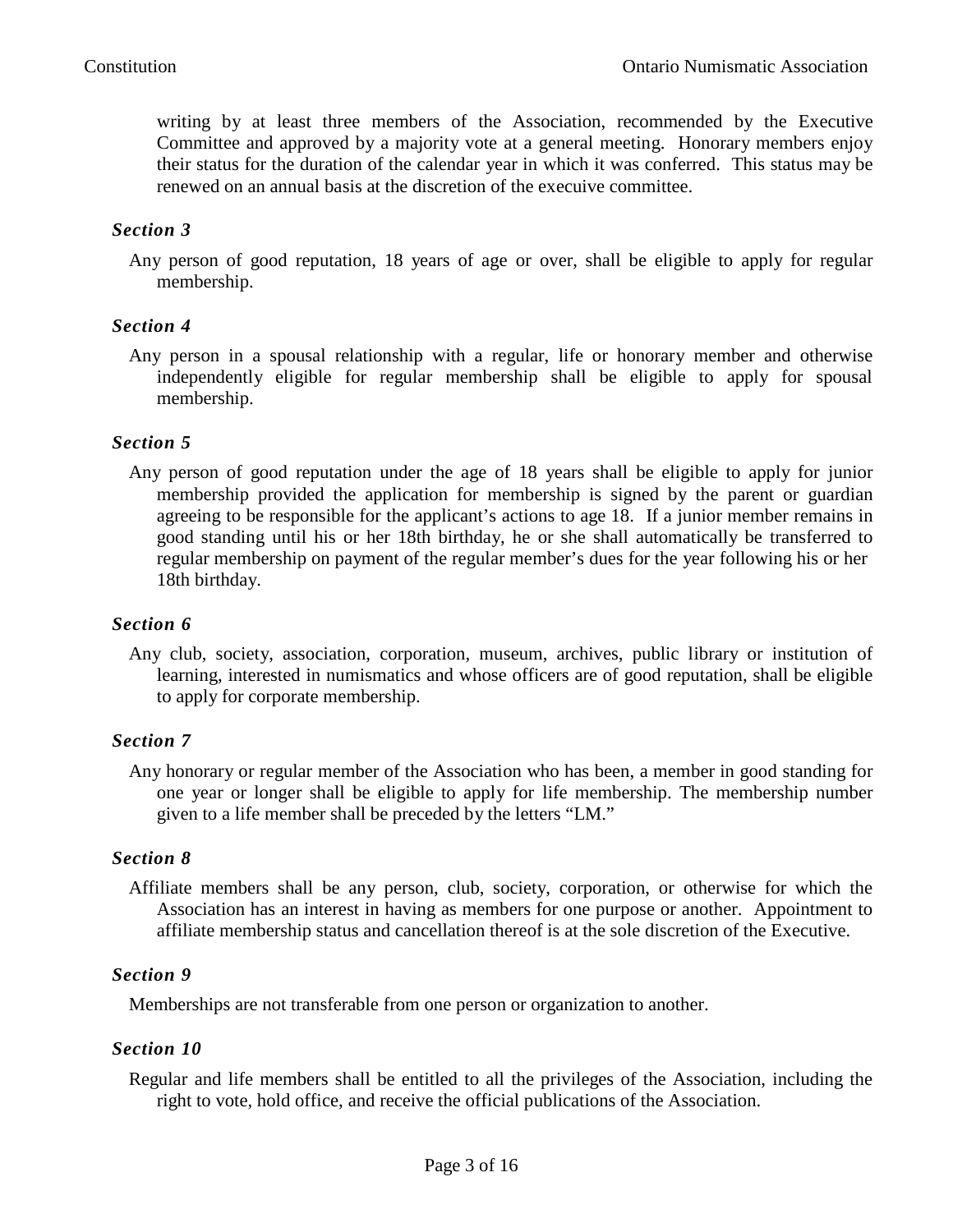Honorary members shall be entitled to all the privileges of the Association, including the right to vote and receive the official publications of the Association, except that they shall not be eligible to hold office unless they were regular or life members at the time that honorary membership was conferred upon them.

#### *Section 12*

Spousal members shall be entitled to all the privileges of the Association, including the right to vote and hold office, except that they shall not receive a copy of the Association's official publication.

#### *Section 13*

Junior members shall be entitled to all the privileges of the Association, except that they shall have the right to vote after they have attained the age of 14 years, and shall not be eligible to hold office. He or she may apply for life membership in the Association after one year as a regular member in good standing in accordance with Section 7 above.

#### *Section 14*

Corporate members shall be entitled to all the privileges of the Association, except that each such organization shall have only one vote, shall not be eligible to hold office, shall not be eligible for life membership and shall receive only one copy of the Association's official publication.

#### *Section 15*

Affiliate members shall be entitled to all the privileges of the Association, except that each such member shall not be eligible to vote, shall not be eligible to hold office, shall not be eligible for life membership and shall receive only one copy of the Association's official publication.

#### *Section 16*

No member of the Executive, elected or appointed, nor a corporation, partnership or proprietorship with which he is associated may be permitted to enter into a financial contract with the Association. See Article 9, Section 2.

#### **ARTICLE 4 - MEMBERS - APPLICATION, ADMISSION AND DUES**

#### *Section 1*

Applications to become regular, spousal, junior, life or affiliate members shall be made on an official application form. Such applications shall, in the case of regular, spousal, life, or affiliate members, bear the name and address of the applicant and in the case of the junior member the age at last birthday.

#### *Section 2*

Applications to become corporate members shall be made in writing on an official application form, signed by two of the applicant's executive officers.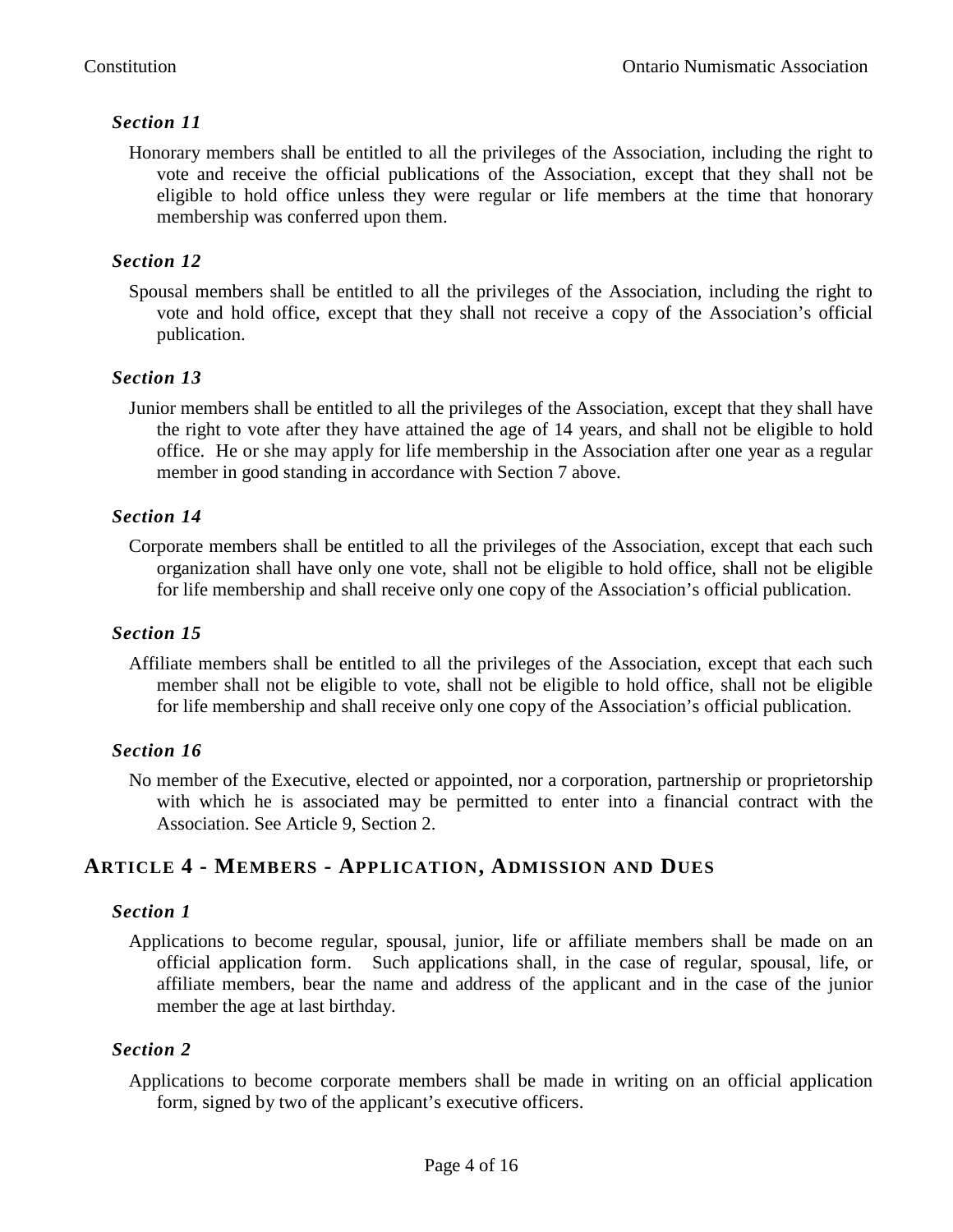Applications for all memberships, accompanied by one year's membership dues, shall be sent to the Membership Chairman. Upon confirmation of eligibility, the applicant shall be admitted to membership immediately and the Membership Chairman shall cause notice of the admission to be published in the next issue of the Official Publication of the Association.

#### *Section 4*

Upon publishing the new member's admission to membership in the Official Publication of the Association, a period of two months is allowed for written objections to such admission to be submitted to the Membership Chairman.

#### *Section 5*

If written and timely objection to such admission is received by the Membership Chairman, he shall refer the matter to the President, who shall thereupon inform the applicant of the nature of the objection and request an answer thereto not later than one month after sending of such notice. When this has been received, the President shall forward all the available information to the Executive for consideration and action. The Executive may either confirm or annul such admission and in either event the President shall notify the Membership Chairman of the decision who shall inform the applicant. If the admission be annulled, the Membership Chairman will cause the advanced dues to be returned to the applicant.

#### *Section 6*

Honorary and affiliate members shall be relieved from the payment of any membership dues.

#### *Section 7*

All dues for members shall be such as established from time to time by the Executive of the Association.

#### *Section 8*

Applications for life membership, if found to be in order, shall be accepted forthwith by the Membership Chairman and notice to such membership shall be published in the next succeeding issue of the Official Publication. The dues for life members shall be payable in a lump sum at the time of application as a life member. After payment of said sum, life members shall not be required to pay any additional membership dues during their lifetime.

#### **ARTICLE 5 - MEMBERS - RESIGNATIONS, SUSPENSION AND EXPULSION**

#### *Section 1*

No member shall be permitted to resign from the Association while he is indebted to it in any manner or while charges are pending against him.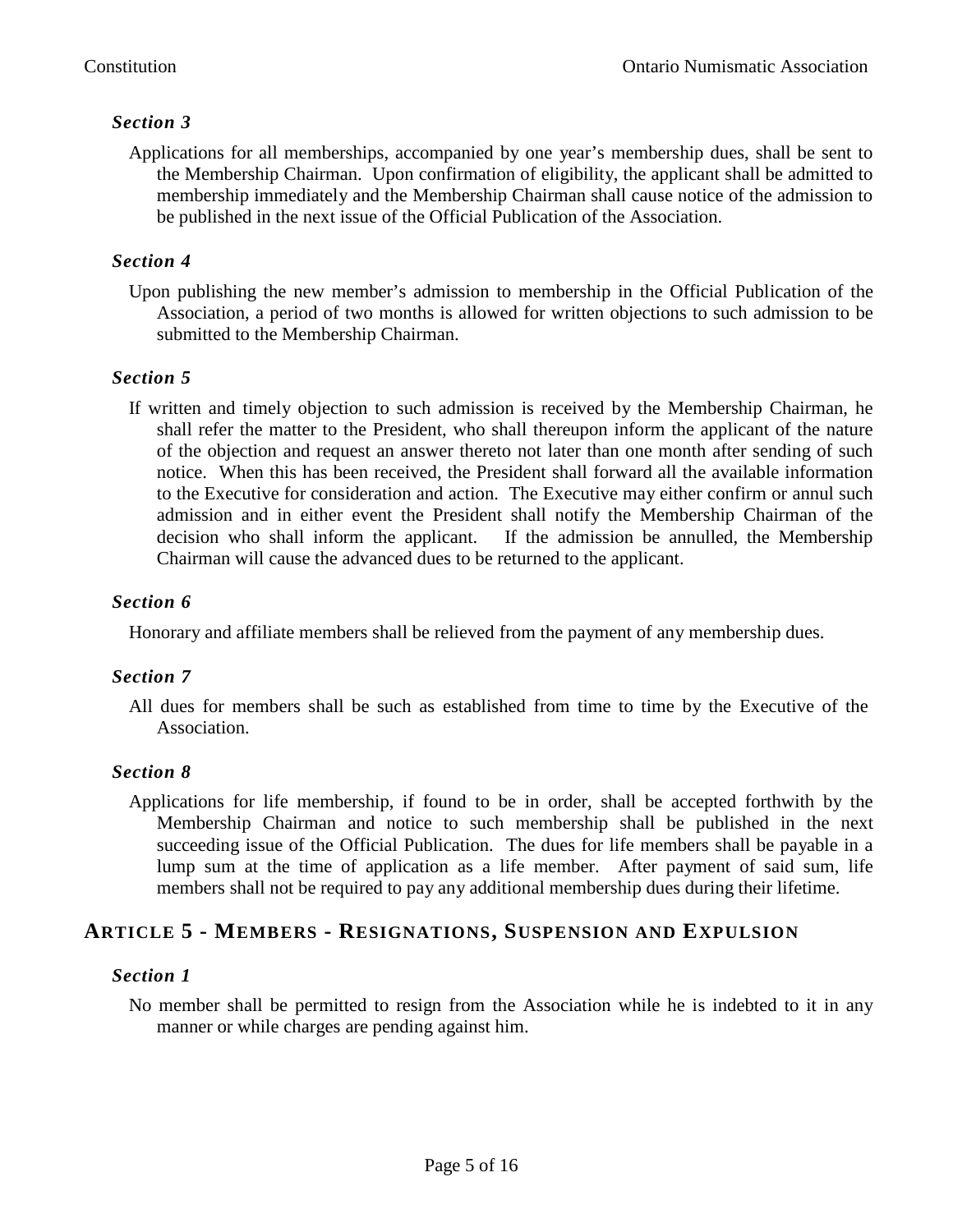Annual dues shall be payable in advance on January 1st of each year. Any member who fails to pay his dues before March 1st of any year shall be liable to lose his membership, in which case his name shall be dropped from the membership rolls and removed from the mailing list. Any member who has lost his membership for non-payment of dues or who has resigned, may be reinstated upon payment of arrears due at the time of the loss of membership or resignation, provided no charges are pending against him, and in such case, only if the charges are withdrawn or dismissed.

#### *Section 3*

Whenever written charges are brought against any member for conduct prejudicial to the welfare of the Association, such charges shall be signed by the person making them. The identity of the person making such charges shall not be made known, except to the Executive. Such charges, with particulars thereof, shall be filed with the President, who shall thereupon furnish the accused member with a written copy thereof. The accused member shall be afforded a reasonable opportunity to enter a written defense to such charges. The matter shall then be referred to the Executive, which shall study the case. The Executive may dismiss such charges, or it may censure, suspend or expel the accused member. It may cause the result of its action to be published in the Official Publication. Until the final decision of the Executive, the accused member shall continue in good standing.

#### *Section 4*

Members in arrears for any cause for more than one calendar year, provided that the arrears are not a result of expulsion from the Association, shall be reinstated on payment of the current year's dues, but will be assigned a new membership number.

#### *Section 5*

Any portion of the membership dues, overpaid by the member at the time of his "suspension," "expulsion" or "resignation by request," shall be refunded to that person.

#### *Section 6*

In the event of a Life Membership being terminated, other than by death, dues shall be refunded on the basis of the assumption that the life expectancy of the member was ten years after the date of admission as a Life Member.

#### *Section 7*

The conduct of the members shall be guided by the Code of Ethics which shall be included in the By-Laws of the Association.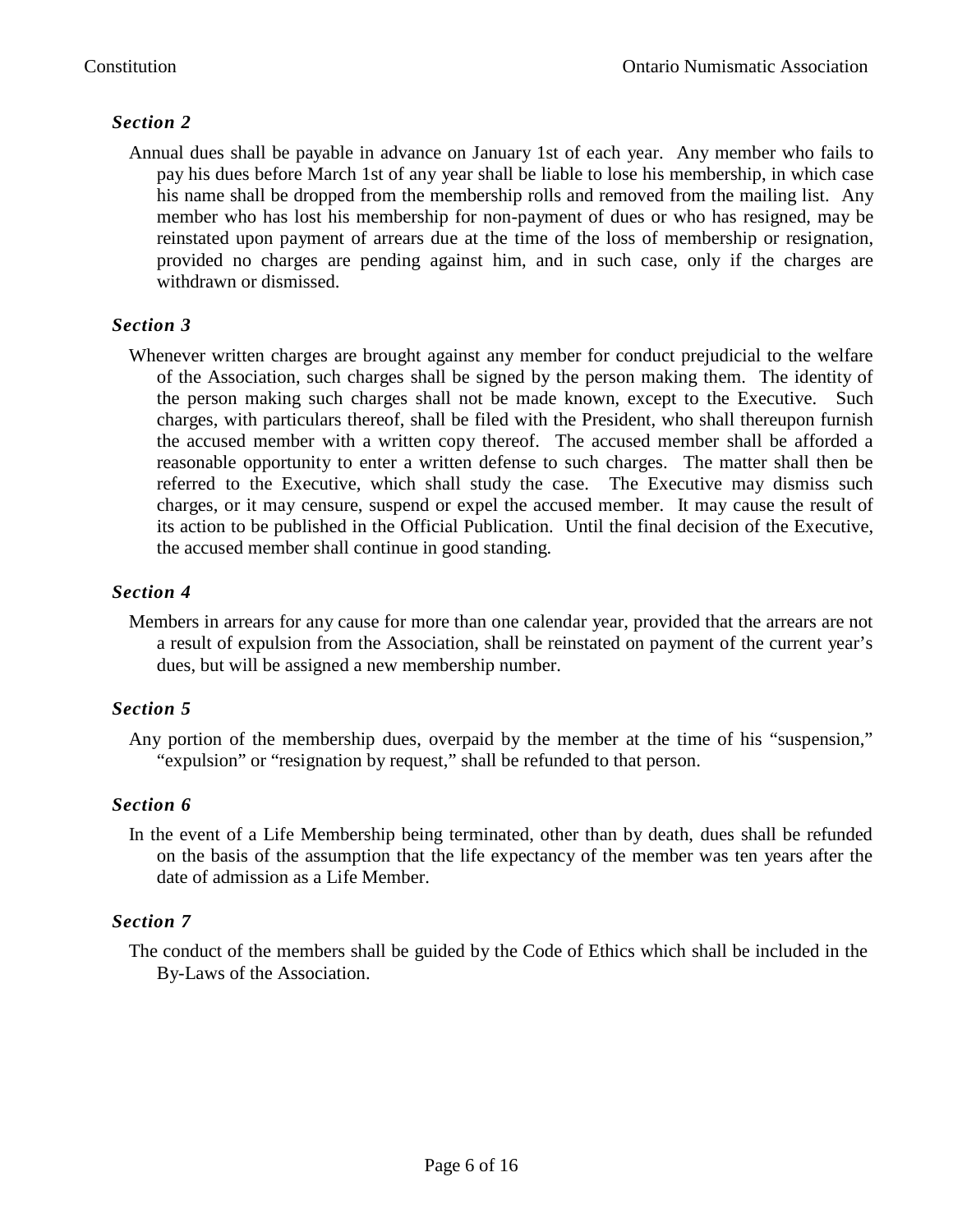#### **ARTICLE 6 – OFFICERS AND DIRECTORS**

#### *Section 1*

The elected officers of the Association shall be: the President, the First Vice President and the Second Vice President.

#### *Section 2*

The appointed officers of the Association shall consist of the Secretary, the Treasurer, the Membership Chairman and at most 12 Area Directors representing Ontario as detailed in the By-Laws of the Association.

#### *Section 3*

The President, the First Vice President, the Second Vice President, the Secretary and the Treasurer shall be directors of the Association ex officio and shall receive all the rights and responsibilities of a director. No person may hold more than one of the aforementioned offices.

#### *Section 4*

The governing body of the Association shall consist of all officers noted in Sections 1 and 2, as well as the Immediate Past President and shall be known as the Executive. Each member of the Executive shall have full voting rights.

#### *Section 5*

The duties of the officers shall be to conduct the affairs of the Association in accordance with the provisions of the Constitution and of any By-Laws enacted thereunder. The duties shall be more specifically detailed in the By-Laws of the Association.

#### *Section 6*

The duties of the elected officers shall include, but are not limited to, the following:

- (a) To appoint officers and directors, bi-annually or at such other times as the offices may be vacant,
- (b) To appoint additional officers to the following offices: Editor, Librarian, Archivist, and such offices as the Executive may deem advisable. Assistants to these officers may be appointed at the discretion of the Executive.

#### *Section 7*

Duties of the Executive shall include, but are not limited to, the following:

- (a) To decide on the time and place for holding the General Meeting;
- (b) To prescribe the form of the official membership applications and official ballots;
- (c) To rule on the admission of applicants against whom objections have been raised;
- (d) To rule on the disposition of formal charges brought against a member of the Association;
- (e) To fix advertising rates for space in the official publication and set rules and regulations in connection therewith;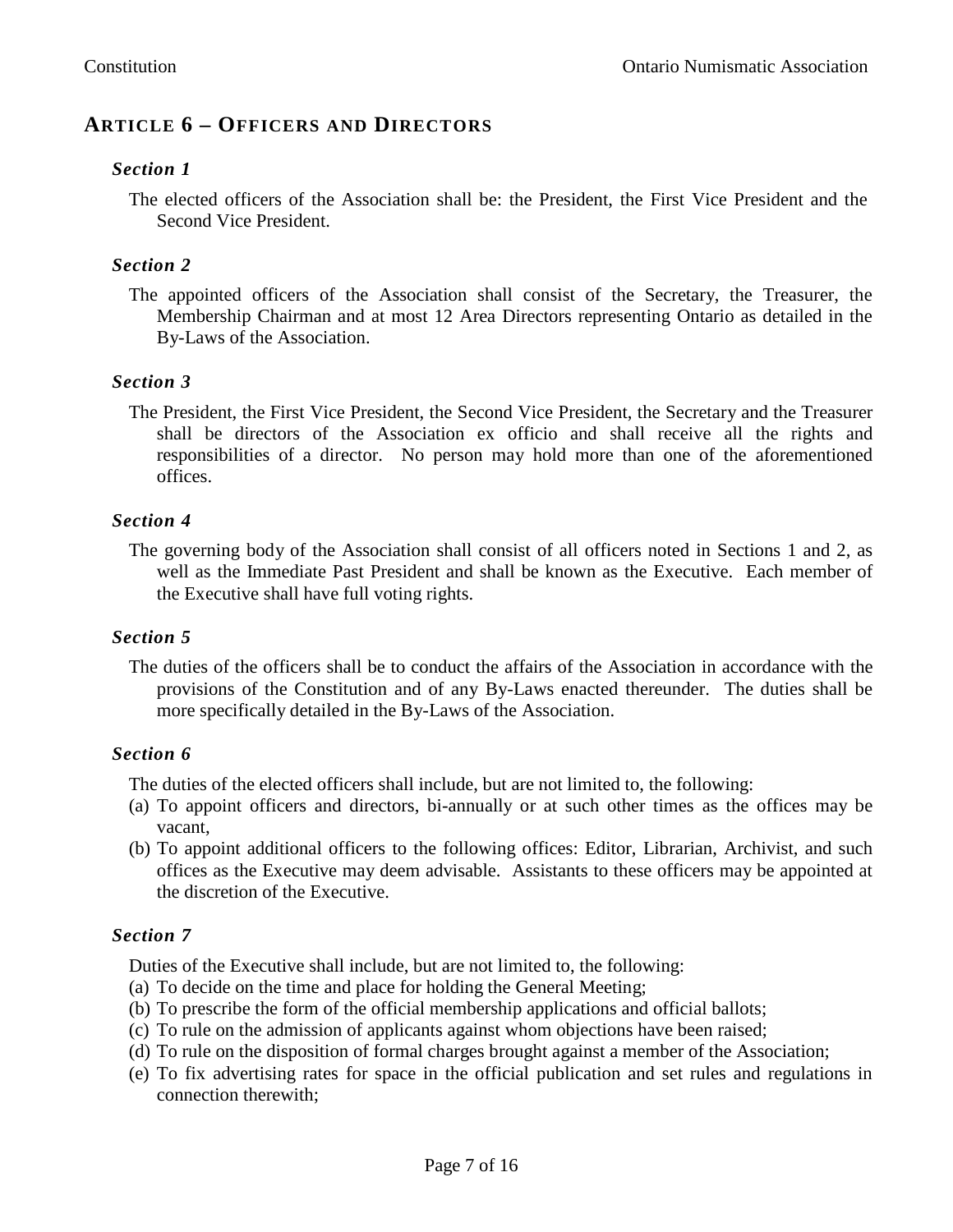- (f) To fix the compensation paid to any officers to whom such compensation is paid;
- (g) To prescribe which officers shall be bonded and to fix the amounts thereof;
- (h) To remove from office any officer who does not or cannot meet the requirements of the office;
- (i) To carry on and direct the affairs to the Association generally.

#### **ARTICLE 7 - OFFICERS - ELECTION**

#### *Section 1*

Any Life Member or Regular Member who has been in good standing for two years or longer shall be eligible to hold office in the Association. In the event that no eligible member is nominated to any position, the Executive shall have the authority to appoint any member in good standing by a majority vote of the Executive.

#### *Section 2*

No member shall be elected for or appointed to the office of President until he has served a full two year term as an elected or appointed officer of the Executive.

#### *Section 3*

Elections shall be held every two years and shall take place prior to the Annual General Meeting.

#### *Section 4*

In an election year, the President shall make a call for nominations of elected officers six months prior to the opening of the Annual General Meeting, in the official publication and at the same time shall appoint an election committee, consisting of a chairman and two members. Members of the committee shall not be seeking the office of President, First Vice-President, or Second Vice-President.

#### *Section 5*

All nominations shall be made in writing, signed by a member in good standing or by an officer of a member club that is in good standing, and sent to the Chairman of the Elections Committee. All nominations must be accompanied by a written acceptance from the nominee or a declaration signed by the nominators stating that the nominee shall stand for office if elected. Failure to do this, the nomination shall be invalid and the nominee shall be so advised.

#### *Section 6*

Nominations shall close four months prior to the opening of the Annual General Meeting.

#### *Section 7*

The Chairman of the Election Committee shall cause the names of the nominees to be published three months prior to the opening of the Annual General Meeting in the official publication.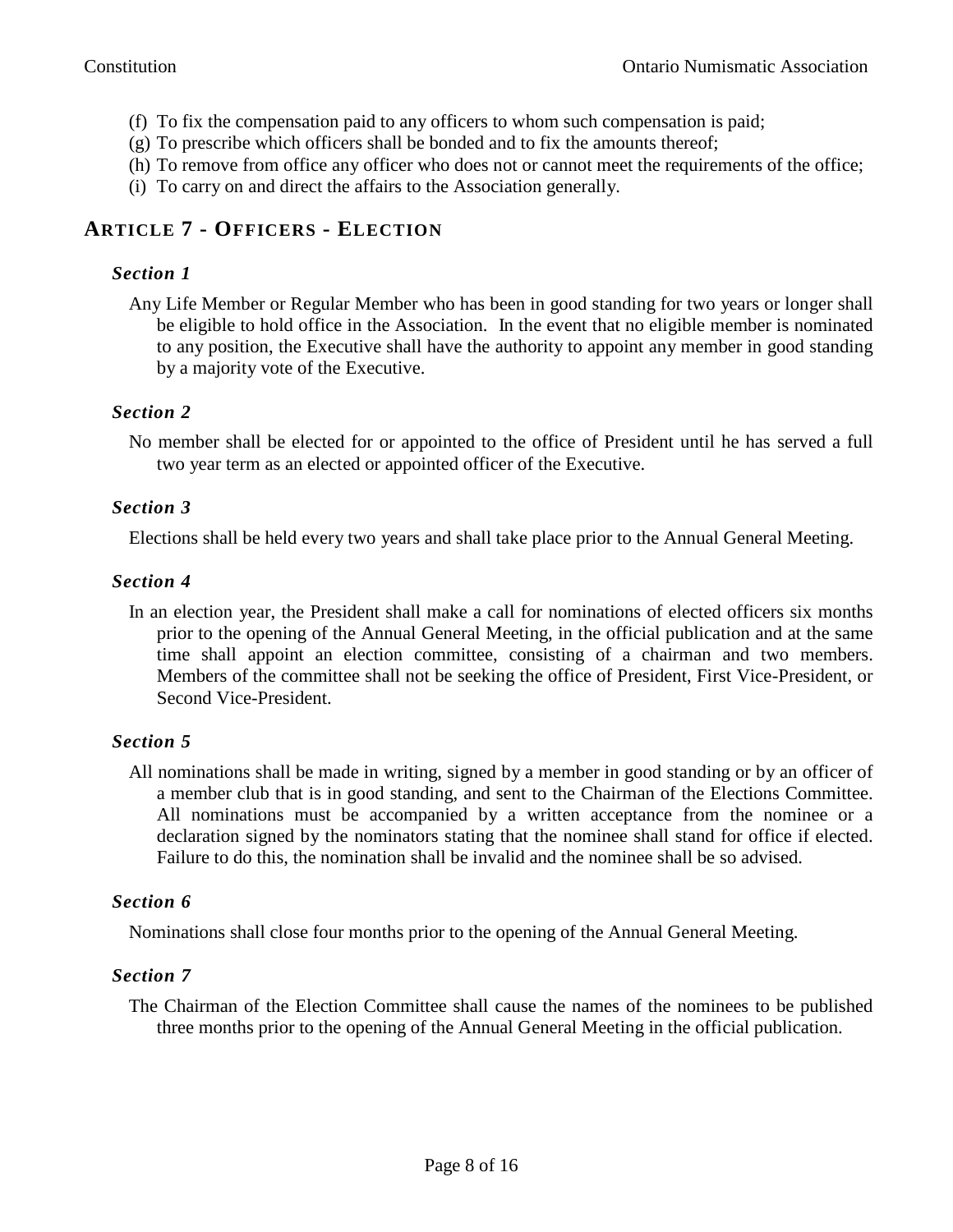The Election Committee shall cause the names of all nominees to be printed on official ballots and shall mail one official ballot to each member in good standing 60 days prior to the opening of the Annual General Meeting, together with an envelope marked "Official Ballot" and an envelope addressed to the Chairman of the Election Committee.

#### *Section 9*

The unopened envelopes, containing the marked ballots, shall be taken by the Chairman of the Election Committee to the Annual Convention where they shall be opened on the first day of the Convention, by the Chairman in the presence of at least one other member of the Committee and the ballots counted. In the event of a tie, the matter shall be reported to the President, who shall call for a vote from the floor of the Annual General Meeting to break the tie. The results of the election shall be announced by the Chairman of the Election Committee at the first session of the Annual General Meeting. The ballots shall be held by the Chairman of the Election Committee for at least one year and then may be destroyed on the direction of the President.

#### *Section 10*

Any office for which no nominations have been received shall be filled by the following procedure: nominations from the floor at the Annual General Meeting, then voted on at the Annual General Meeting. If no nominations are received from the floor at the Annual General Meeting, then filled by the elected officers at a regular executive meeting.

#### *Section 11*

All elected officers shall assume their duties at the last session of the Annual General Meeting and shall hold office for two years from that time and until their successors have been duly elected and installed.

#### *Section 12*

Each officer, at the expiration of his term of office shall within 30 days deliver to his successor all books, papers, money or other property of the Association in his possession. He shall not be relieved from his bond or obligation until this requirement has been fulfilled.

#### *Section 13*

The term of office of an elected president shall be limited to a two-year term. However, he may seek a mandate for another two years if he so desires to remain in office, but shall be limited to two consecutive terms. Any Past-President may be eligible for this office.

#### *Section 14*

No member shall stand for election for more than one office.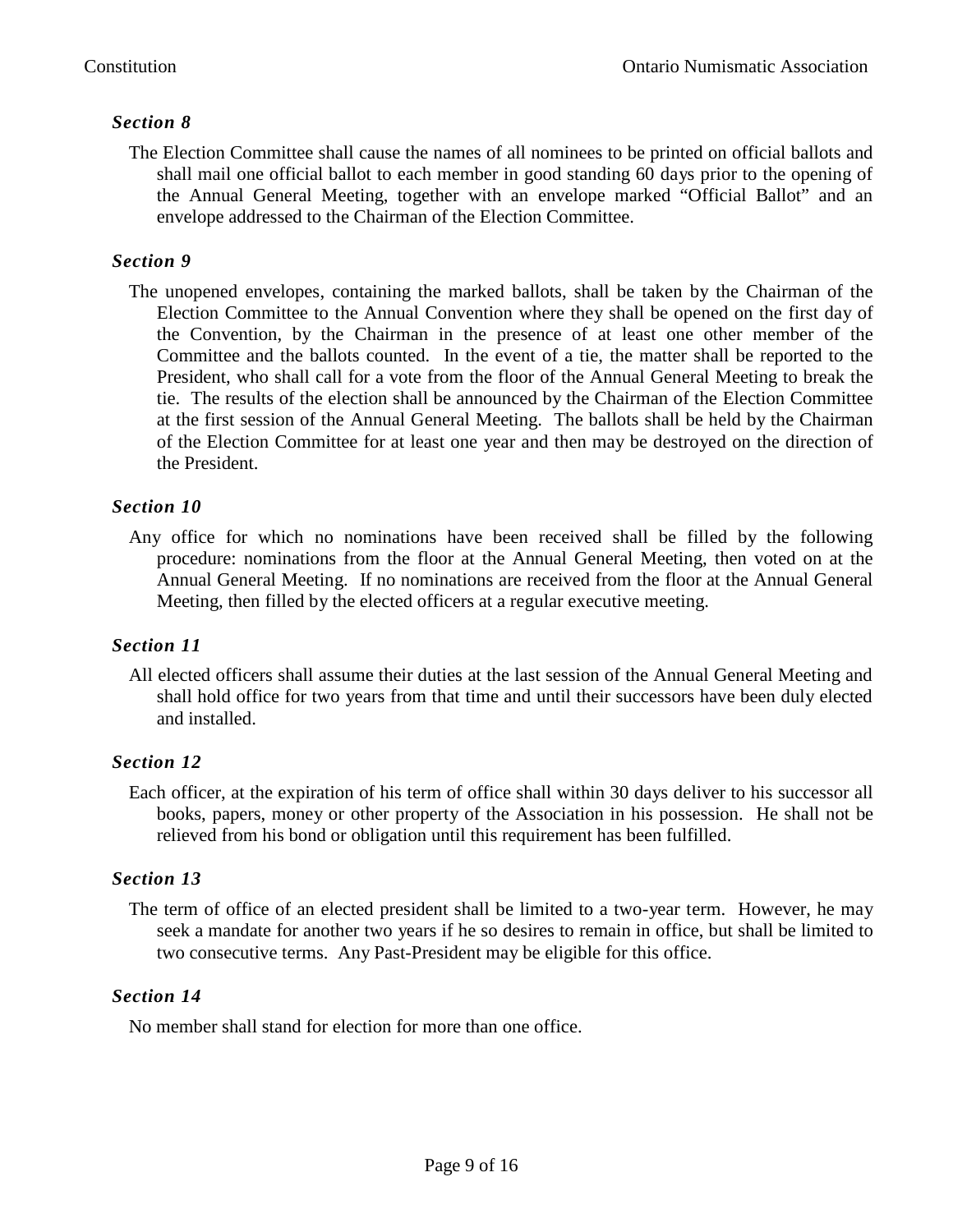### **ARTICLE 8 - MEETINGS**

#### *Section 1*

The ultimate authority in Association matters shall be a properly convened General Meeting. This will usually be the Annual General Meeting held at the time of the Annual Convention. In case of extreme importance a Special General Meeting may be called by the President. Notice of such meeting shall be published in the Official Publication of the Association at least one month prior to such meetings.

#### *Section 2*

In the period between General Meetings, the Executive shall have full power to act for the Association in accordance with the terms of the Constitution.

#### *Section 3*

A quorum at any General Meeting shall be at least five members of the Executive and five other Regular or Life members, all present in person.

#### *Section 4*

The Executive shall meet prior to all General Meetings and at such other times as called by the President.

#### *Section 5*

A quorum at any Executive meeting shall consist of:

- a) Two directors, at least one of which must be either the President, First Vice President or the Second Vice President, plus
- b) Four other members of the Executive.

#### **ARTICLE 9 - CONVENTIONS**

#### *Section 1*

The Association may meet in convention once every year, at such time and place as may be decided upon by the Executive. The time and place thereof shall be announced by the President in at least three issues of the Official Publication prior to said Convention.

#### *Section 2*

Applications for the privilege of sponsoring a convention may be made by any Corporate Member or group of Regular Members. Such application shall be sent to the President at least one year in advance and should clearly state what facilities are available in the locality, the number of persons available to work out and handle the details of the convention, and the assurance that proper financial backing can be provided to run such a convention. A tentative program should accompany the application and preference should be given to the applicant that incorporates in the convention programme the useful exchange of numismatic information through lectures or discussion groups.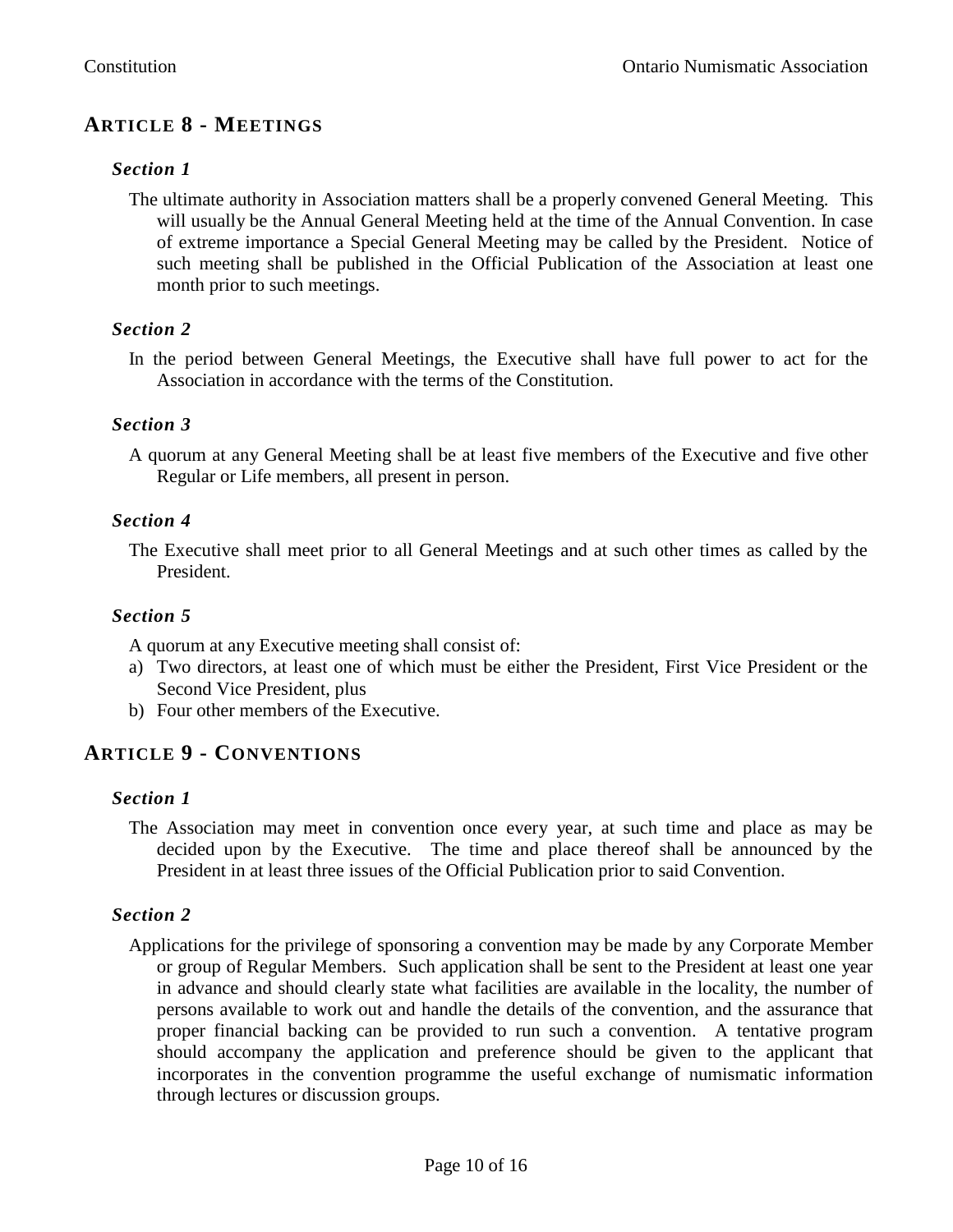In the event that no applications are received for the privilege of sponsoring a convention in any particular year, or if the circumstances should warrant it, the convention may be held under the sponsorship of a committee appointed by the President for that purpose.

#### *Section 4*

The privilege of sponsoring a convention will be assigned by Executive. The sponsoring organization shall assume all responsibility for the successful operation of the convention subject to guidance from O.N.A. Convention Committee. Any financial arrangements shall be at discretion of the Executive and the Sponsors.

#### *Section 5*

The selection of an auctioneer to conduct an auction at an Annual Convention shall be the prerogative of the Executive.

#### **ARTICLE 10 - AMENDMENTS TO THE CONSTITUTION**

#### *Section 1*

The Constitution may be altered or amended by a two-thirds majority vote of the members present at any General Meeting. Proposed changes shall be submitted to the Executive in writing at least one hundred and twenty days before such meeting and shall be circulated to all members at least thirty days before the date of such meetings.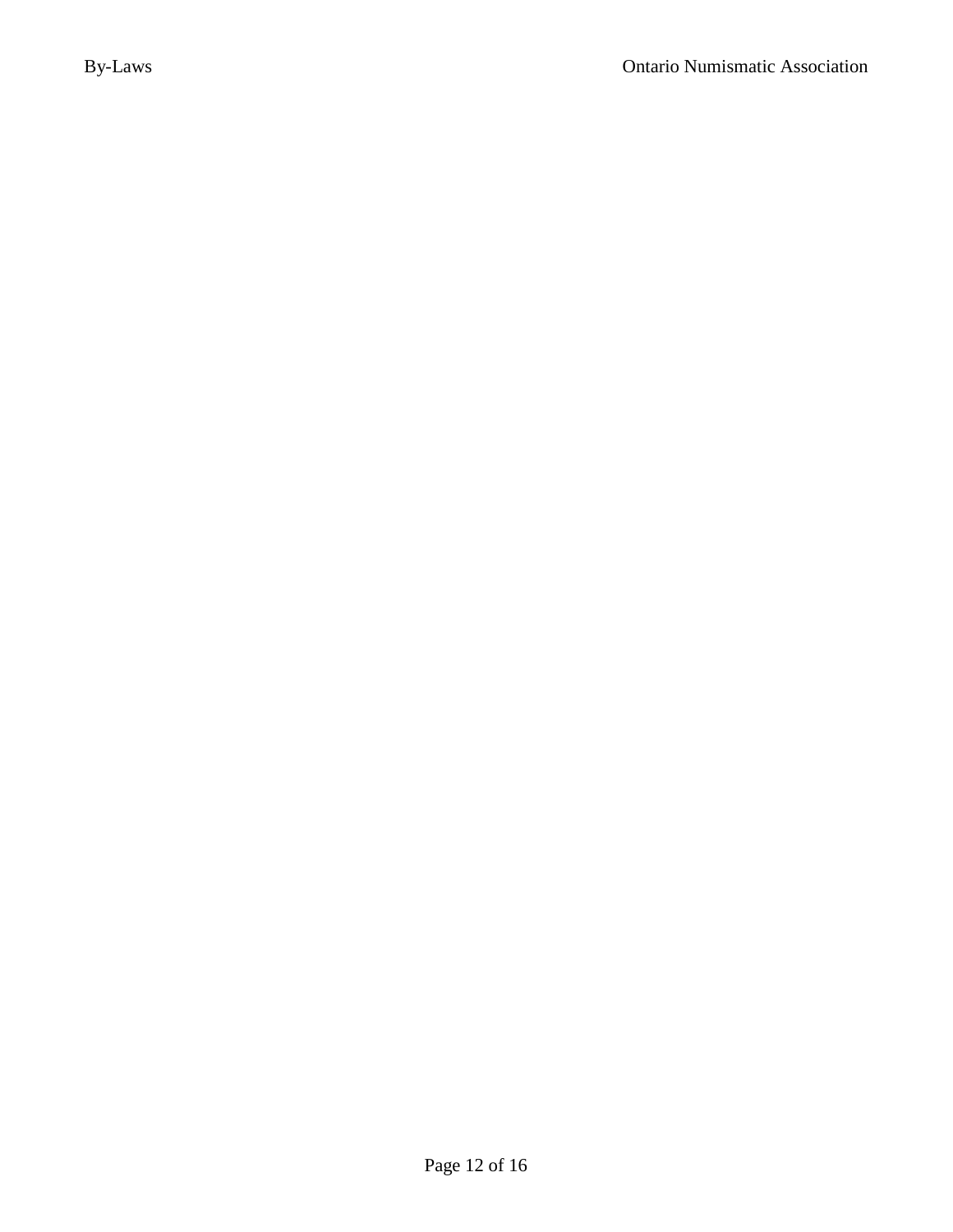# **BY-LA WS**

#### **1. FINANCIAL LIABILITY**

 No officer, committee or member of the Association shall incur any expense in the name of the Association except with the authorization or approval of the Executive.

#### **2. ASSOCIATION CREST**

Reproduction of the Association's crest shall be used for no purpose other than official stationary and Official Publications of the Association, except with the authorization or approval of the Executive. A copy of the official crest shall be attached hereto and identified as By-Law 2, Association Crest.

#### **3. OFFICIAL PUBLICATION**

The official periodical publication shall be *"The Ontario Numismatist"* which shall be published bimonthly, in so far as it is possible to do so. It shall be the Association's official means of communication with its members.

#### **4. DUTIES OF OFFICERS**

 Every Officer of the Association, whether elected or appointed, shall comply with the Association's Constitution and By-Laws, and abide by the Code of Ethics as stated herein. Additionally, in the execution of their duties every Officer shall act honestly and in good faith with a view to the best interests of the Association and shall exercise the care, diligence and skill that a reasonably prudent person would exercise in comparable circumstances.

#### *(a) The President*

The President shall have general supervision over all the affairs of the Association. His duties shall include, but not be limited to, the following:

- i) To preside at all General Meetings of the Association;
- ii) To call meetings of the Executive and preside thereat;
- iii) To appoint whatever committees that may be necessary and to remove them at will, and to be a member ex officio of any committee so appointed;
- iv) To require any officer to submit a statement and such other interim reports as he may deem necessary;
- v) To appoint at the discretion of the President, auditors to review the financial books of the Association.

#### *(b) First-Vice President*

The duties of the First Vice-President shall be:

- i) To assist the President, upon his request in the discharge of his duties;
- ii) To act in the place of the President, in case of his absence or disability;
- iii) To succeed to the office of President for the remainder of his term, in the event that office becomes vacant.

#### *(c) Second Vice-President*

The duties of the Second Vice-President shall be:

i) To assist the President, upon his request in the discharge of his duties.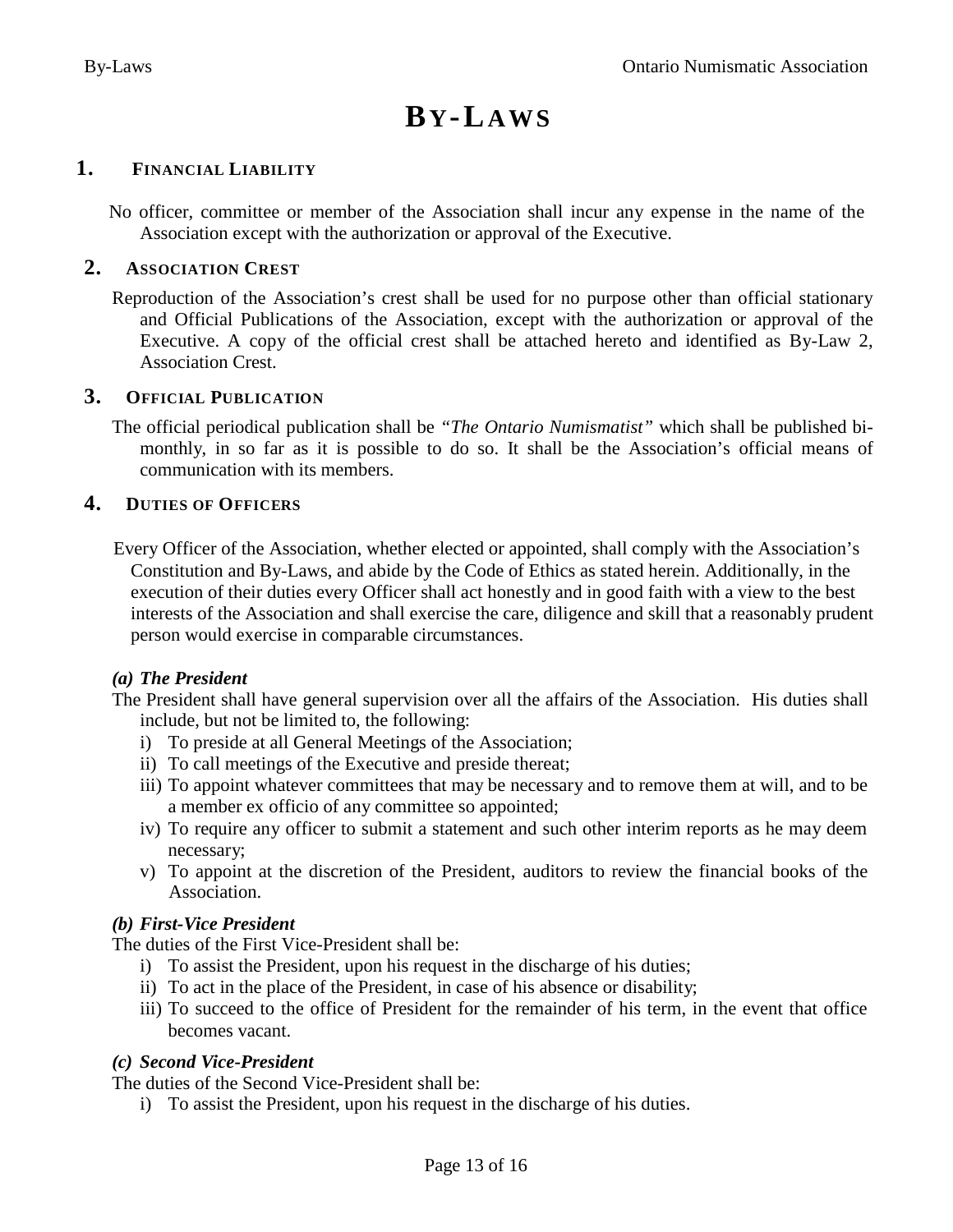#### *(d) Area Director*

The duties of the Area Director shall be:

- i) act as liaison between the Association and the member numismatic clubs in their area;
- ii) where practicable, visit officially every member numismatic club within their area at least once each year;
- iii) watch for, and bring to the attention of the Executive in a timely manner, any actions within their area that may discredit, or have a negative impact upon, the Association or the hobby of numismatics;
- iv) communicate in a timely matter, so as to keep the Executive up to date on numismatic news, activities and events occurring within their area, and
- v) communicate in a timely matter, so as to keep the member clubs in their area up to date on the activities of the Association, including reports of Executive meetings, reports and requests of the various committees, and other relevant information; and
- vi) undertake any other responsibilities entrusted by the Executive or the President.

#### *(e) Secretary*

The duties of the Secretary shall be:

- i) To act as Secretary at General Meetings and to the Executive, and to keep a true record of all proceedings of the Association;
- ii) To preserve all documents pertaining to his office and such other documents as may be committed to his custody until permission is granted by the Executive for their disposal;
- iii) To deal with correspondence as directed by the President;
- iv) To prepare a full and final report of all matter; pertaining to his office at the end of the Association year and render same at the Annual General Meeting.

#### *(f) Membership Chairman*

The duties of the Membership Chairman shall be:

- i) To receive all applications for membership and, if properly prepared and accompanied by the required advance dues, publish notice of such applications in the Official Publication;
- ii) Forward objections to application to the President;
- iii) Publish information as to new members admitted, as well as changes in address, suspensions, expulsions, resignations, and deaths;
- iv) Make monthly revisions of the membership rolls and the mailing lists of the Official Publication.

#### *(g) Treasurer*

The duties of the Treasurer shall be:

- i) To have charge of all moneys of the Association collected from any source;
- ii) To pay out such moneys authorized by the Executive or by the President;
- iii) To invest and reinvest the funds of the Association in accordance with the instructions of the Executive;
- iv) To prepare financial statements of the Association covering the fiscal year and to submit same at the Annual General Meeting;
- v) To publish a financial report in the Official Publication of the Association within three months after the Annual General Meeting or as otherwise directed by the Executive;
- vi) Upon termination of office, to hand over the books and records of the Association in his custody, in good order, to the President.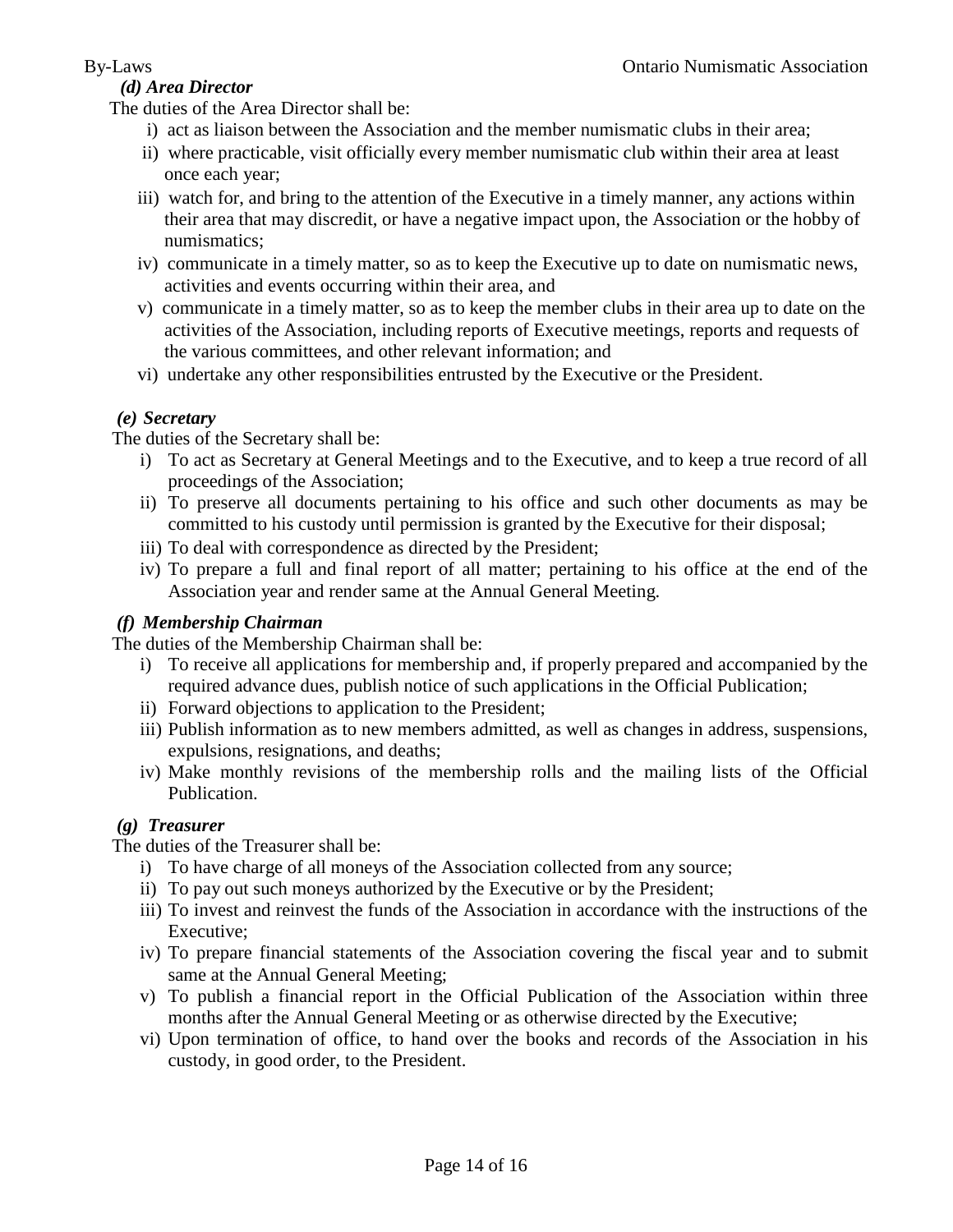#### *(h) Editor*

The duties of the Editor shall be:

- i) To be responsible for the publication of the Official Publication of the Association, under the direction of the President;
- ii) To obtain suitable material on numismatic subjects and to edit such article, reports and notices as may be submitted.

#### *(i) Advertising Manager*

The duties of the Advertising Manager shall be:

- i) To solicit, receive and edit advertising for the Official Publication of the Association under the direct supervision of the President and to keep records thereof;
- ii) To transfer moneys received to the Treasurer monthly.

#### *(j) Librarian*

The duties of the Librarian shall be:

- i) To keep in safe custody arid in good order all library books and publications which the Association has or may acquire;
- ii) To compile and keep an accurate catalogue of all material coming into his charge, with the price thereof if acquired by purchase or the name of the donor if acquired by gift;
- iii) To afford access to such material and loan the same to members in good standing, under the rules and regulations approved by the Executive;
- iv) To prepare a report of all matters pertaining to his office at the end of the Association's year and submit same at the Annual General Meeting. .

#### *(k) Archivist*

The duties of the Archivist shall be:

- i) To collect and preserve data of historical interest concerning the Association;
- ii) To act as curator of the coins, tokens, medals and other numismatic items belonging to the Association.

#### *l) Club Services Chair*

The duties of the Club Services Chair shall be:

- i) act as an additional link between the Association and all the member numismatic clubs;
- ii) propose, and upon approval by the Executive, institute suitable club-level awards and chair the committee to select the winner(s) of each such award;
- iii) with the assistance of the Area Directors, provide regular input to *The Ontario Numismatist*  on Club News and Club Services;
- iv) host the annual Club Delegates' Breakfast to be held in conjunction with the Association's Annual Convention; and
- v) undertake any other responsibilities entrusted by the Executive or the President.

#### **5. MEMBERSHIP DUES**

The membership dues for all members shall be as set by the Executive, due January 1st of each year.

#### **6. ASSOCIATION YEAR**

The Association year for the purpose of conventions, elections and annual reports (except that of the Treasurer) shall be from the time of one annual convention until the time of the next annual convention.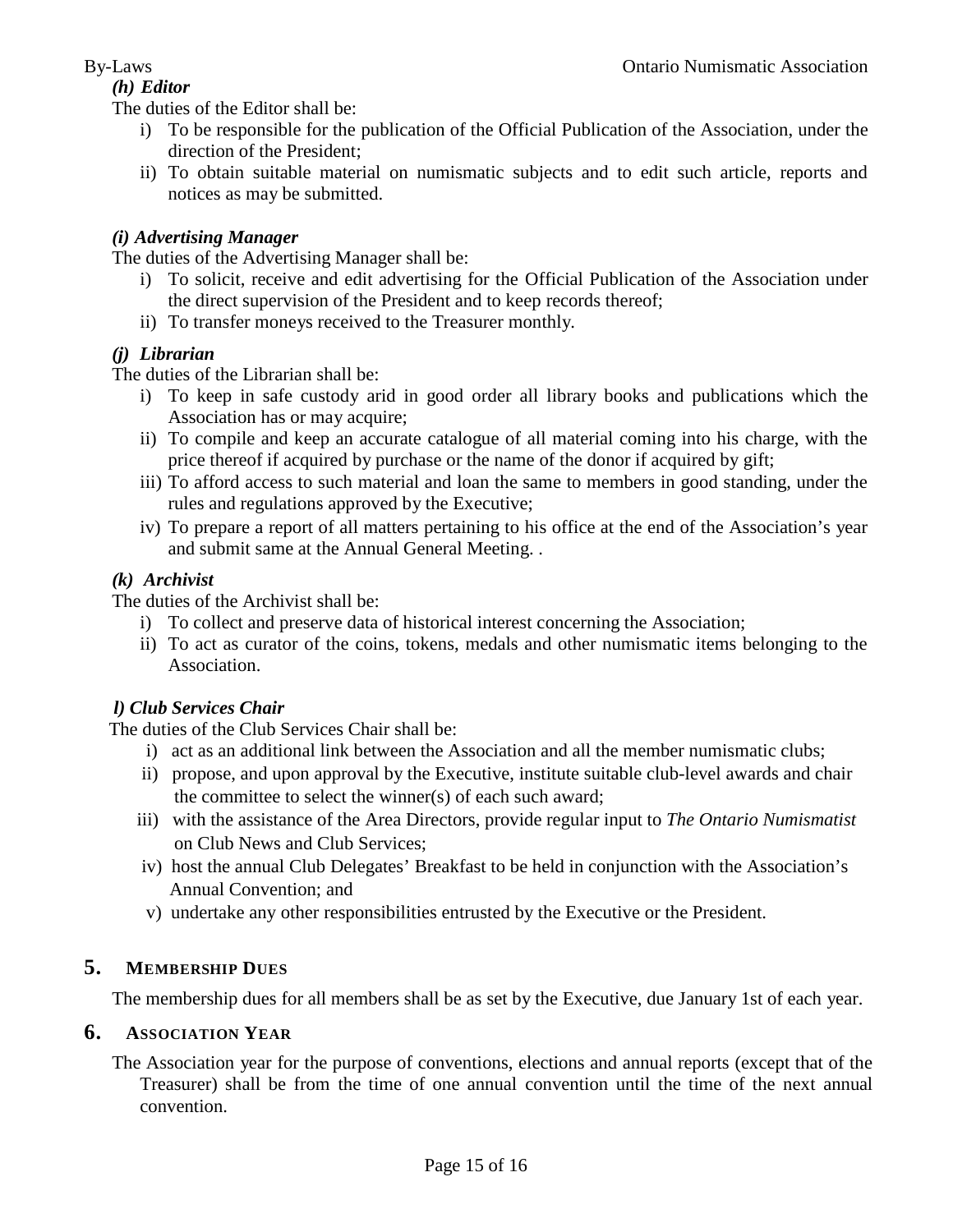#### **7. FISCAL YEAR**

The fiscal year of the Association shall be from January 1st to December 31st of each year.

#### **8. HEAD OFFICE**

The head office of the Association shall be situated in such location as designated by the Executive.

#### **9. DIRECTORATE AREAS**

Revisions of the boundaries of the areas may be made at the discretion of the Executive.

*(a) Area 1A: South-West Ontario* Clubs in Area 1A Windsor, Essex County, Tecumseh

*(b) Area 1B: South-West Ontario* Clubs in Area 1B Strathroy, Sarnia, Chatham

### *(c) AREA 2: South Central Ontario*

Clubs in Area 2 Woodstock, Tillsonburg, St. Thomas, London, Ingersoll

*(d) AREA 3: South Central Ontario*

Clubs in Area 3 Niagara Falls

#### *(e) AREA 4: South Central Ontario*

Clubs in Area 4 Waterloo, South Wellington, Cambridge, Brantford

#### *(f) AREA 5: South Central Ontario*

Clubs in Area 5 Stratford

#### *(g) AREA 6: South Central Ontario*

Clubs in Area 6 Champlain, Georgian Bay, Wasaga Beach, Midland

*(h) AREA 7: Eastern Ontario* Clubs in Area 7 Toronto, Scarborough, Polish Canadian, Oshawa, North York, Mississauga-Etobicoke

*(i) AREA 8: Eastern Ontario* Clubs in Area 8 Kingston, Peterborough

*(j) AREA 9: Greater Toronto Area* Clubs in Area 9 **Ottawa** 

*(k) AREA 10: Northern Ontario* Clubs in Area 10 Timmins, Nipissing, Nickel Belt

*(l) AREA 11: Northern Ontario* Clubs in Area 11 Lake Superior